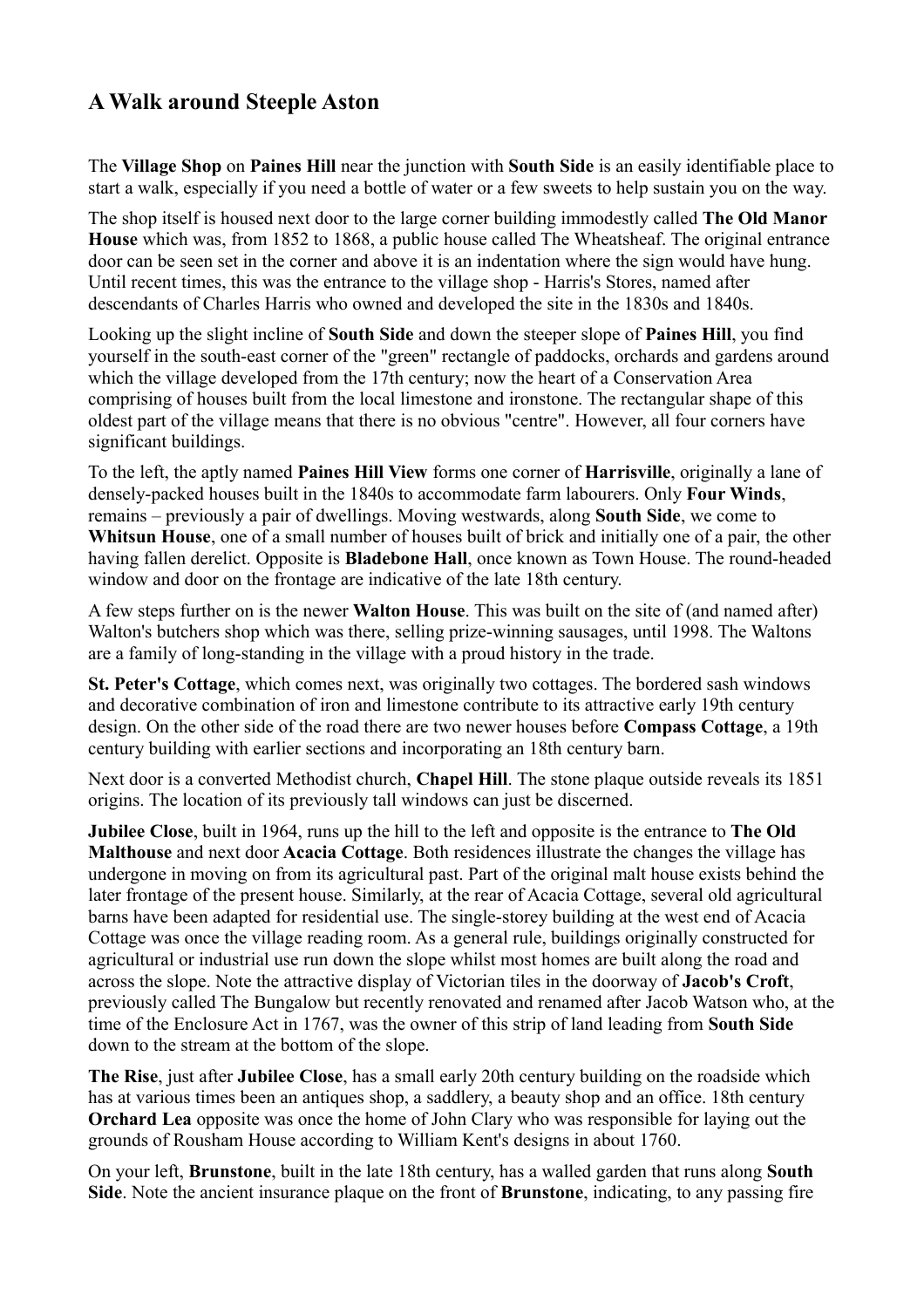engine, its eligibility to be saved from oblivion. One of the pair of matching 1860 houses opposite is called **Whitestones** in contrast to Brunstone. The other is **Clare Cottage**. 1914 photographs of this pair of Georgian style houses show a set of iron railings supported by the surviving stone pillars at each end, still in place. The railings were probably a casualty of the war effort to provide raw materials for the cause. This was the fate of many sets of railings in the village at this time.

**Staithe Cottage** was once two cottages. The position of the chimney gives some indication of this and the Stonesfield tiled roof may have been thatched in earlier times. Note how the ground floor is well below street level, indicating changes in level over the centuries.

The same is true for Grange Cottage next door, another 17th century property, situated across the access lane from Staithe Cottage which leads to a row of barns again running down the slope. **Grange Cottage** is much altered. It was a thatched two-storey house with a pig farm and barns until the late 19th century when the property was gentrified by the Bowyer family, with the addition of an extra storey (note the inverted V of the original roof line on the gable end), rendering on the exterior walls, and landscaping and walling the yard to make an attractive country house. The Bowyer family had once owned the prestigious Grange on North Side and were keen to make known this connection and so named the improved house Grange Cottage. The first floor stone mullion windows date from the 17th century but those on the ground floor are 19th century copies. Opposite is **Garden Cottage**, owned for a good part of the last century by the renowned Connie Franks, "village woman" and avid gardener whose efforts featured on television and in several coffee table gardening books.

For a diversion, you can take the track up to the left of Garden Cottage for a short way, past two newer houses to **Seven Springs**, a considerable early 20th century house. The return walk offers a pleasing elevated view over the village.

We now come to the pair of cottages on the right, **Tamarisk Cottage** and **Palmer House** which are unequivocally dated 1865 but built in the symmetrical style of the 18th century. They stand on the site of an earlier building, the remains of which can be seen on the gable end. **Radley Cottage**, next, has signs on its gable wall of possibly having once been a single-storey thatched building. The ironstone quoins on only one side indicate that it may have been rebuilt and made two-storey in the 18th century, incorporating the classical style of the time on its frontage.

The eastern section of **Greenacres** was originally a symmetrical 18th century house which was extended in stages to the west. In front, next to the **Tchure** footpath are the remains of a pair of cottages demolished in the 1970s.

Next, on the right, the barn complex was developed in 2005, a mixture of newbuilds incorporating the latest Eco features in what was the farmyard of **Manor Farm**. Manor Farmhouse itself has an early 18th century facade, but the off-centre door and lack of symmetry, together with evidence in the roof structure, suggests earlier 16th or 17th century origins.

**Appleton House** which is built in ashlar stone with a string course, dates from the late 18th century. The window high in the gable wall is a feature common to many of the village houses from this period as the steep roof space was often used for living accommodation. In the early part of the century, the house served as the village post office. Major renovations took place in the 1980s and 2013.

The development at **Bradshaw Close** was completed in 1969 when all but one of the houses was first purchased by the U.S.A.F. at Upper Heyford to house their officers, just one instance amongst many of the influences of the base in the village before its closure in 1993. The village stocks are believed to have been on South Side in this area until about 1860.

Across South Side is a cul-de-sac of individual houses built on a former orchard owned by Jack Wadham who lived at **Appleton House**. Ahead of you is **The Red Lion**, the village pub, slightly elevated for a view of the village. The small car park below the steps was once the site of a petrol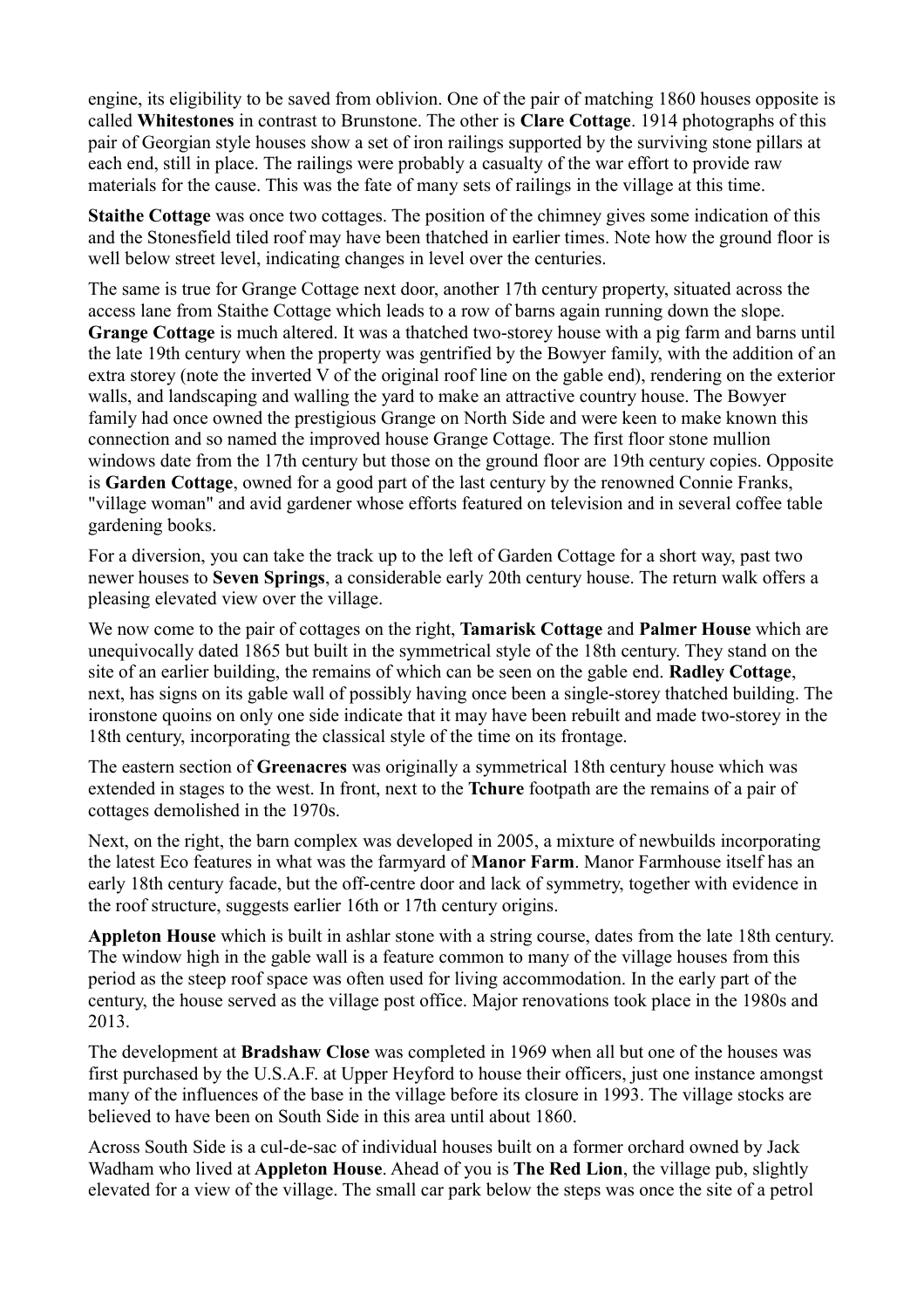pump and small garage. **Red Lion Corner** house alongside was at one time the police house. Late night drinkers were no doubt relieved when it closed.

Now you are at the south-west corner of the green rectangle that is the core of the village. Time for a pint at the Red Lion? No. Of course not! You haven't walked far enough to deserve it yet! Stick with the water for now and, as luck would have it, **Water Lane** is the next right turn ...

Before turning down **Water Lane**, take a detour by going beyond The Red Lion on **Sixty Foot** Road, so called because at the time of Enclosure in 1767, the commissioners laid down that this should be the width of the main East - West road through the village. Opposite Red Lion Corner is a public footpath signposted to the Hopcroft Holt, alongside which is **South Side Cottage**, possibly a squatter's cottage from the 19th century and originally thatched. **Kiftsgate House**, adjacent to it, was formerly **The Croft**, and originally two cottages and extended around 2004.

Crossing to the north side and walking west from the pub, **Hill House** dates from early 18th century, was altered and extended in the 19th century and later converted into flats when the estate was broken up and sold around 1960. Plots of land were sold and houses mostly facing on to **Water Lane** were built. **Hill House Lodge** was the 19th century gatehouse and the 18th century coach house has been converted into two properties, **Mulberry House** and **The Coach House**.

Now turning left at Red Lion Corner you come to **Water Lane**. There has been a pub recorded in this position from around 1750, originally The Chequers. This continued with a succession of licensees until 1830 when it was sold and renamed The Red Lion. The houses on the left as you walk down Water Lane were built in the 1960s on land formerly in the grounds of Hill House as mentioned earlier. Designed in the modern architecture of its time, the stone used blends well with the village. As you continue up the hill, the woodland garden and pond you see on your left were created by the owners of Kralingen on Fenway in the 1970s and **Corner House** above stands in ground, which from early 1900s had been the rose garden belonging to The Grange. The group of buildings which form the corner with **North Side** appear on the Enclosure map of 1767. **Randolphs** may have been altered from an earlier farmhouse belonging to the Wing family; **Wing Cottage** and **Water Lane Cottage** were converted from attached barns in the 1950s.

Before continuing round the conservation area, turn left onto **Fenway** which, before Enclosure, was a narrow track leading west which villagers had to use to go the long way through fields to Middle Aston as the direct route had been closed off by gates at Middle Aston House. **Kralingen** was converted from two cottages built in 1916 for employees of The Grange. The next group of buildings, a mixture of conversions and new builds, are on the site of **Westfield Motel** which was redeveloped around 2008. The cottages along this stretch of road date from the 19th century, many with the name 'Westfield', common to several, as this area is where Westfield Farm was located. Westfield farmhouse (now just Westfield) was built in the 1880s so the Wings' farm could be separated from their house (Randolphs). Westfield farm was then sold to William Fenemore. Many will remember the days when the sound of horses was common in the village, when **Westfield Riding Stables** operated, now run as a livery yard.

Opposite is **Coneygar Fields**, a recent development of affordable homes built on land where once horses grazed.

Walking back towards the village, all the development on the north side has taken place in recent years. **Shepherds Hill** are more affordable homes opened in 2003; apart from the two ex-council houses built in the 1930's, the other individual properties all date from the 1960s.

The **Grange Park** estate of 34 houses was completed in 1972 on land formerly part of the Grange estate, evidence of which is found in the number of specimen trees which survive in the grounds and of the gateposts which have been incorporated into the stone wall on North Side. To get some impression of the size of the original estate, take a walk through Grange Park housing estate.

We now return to the conservation area, along **North Side**.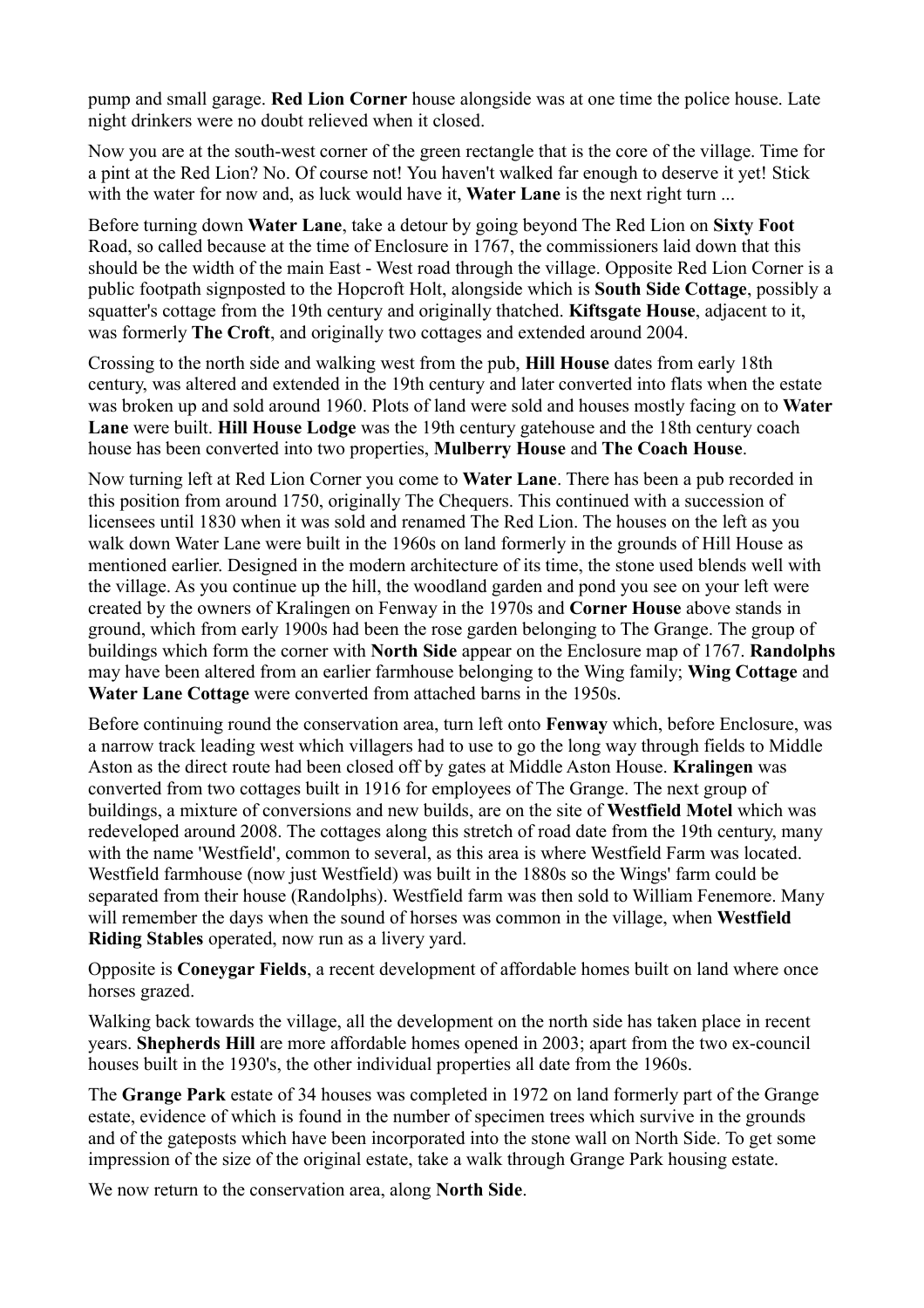Looking up from **Water Lane** the imposing structure of **The Grange** dominates the skyline with **East Springs** and **West Springs**, originally staff housing, at street level. Beneath the high pavement which was probably raised with the construction of these dwellings, is the **Town Well** which is connected to a spring beneath The Grange. This served as a public well in the days before water was piped into homes and possibly before this may have been a stream which gave its name to Water Lane. All the land on this side of the road behind the tall stone wall stretching to the Almshouses once belonged to the Grange estate. The Grange itself, which would originally have been in a plain Georgian style, was transformed by the mid-1800s by its owner, Thomas Davis IV, into "an eccentric ornamental castle" (Pevsner). Grange Lea was converted from part of the stable block.

As you walk along **North Side** you can see opposite the development which has taken place over the centuries. At enclosure there was a series of buildings, possibly barns and workshops, alongside the street which have since been replaced by the houses now standing.

Some of the oldest properties in the village are here with **Grooms Cottage**, **Tangley Cottage**, **Old Toms** and **Cedar Cottage** all having origins in the 17th century and the other cottages, **Holly Cottage**, **Sunnybank**, **Wadhams** and **Tchure Cottage** built in the gaps during the early 18th century. During the 19th century many cottages were built in this area, providing homes for rent; the area, now called **The Gap**, was then known as Burgin's Rents, named after the developer who also built the White Lion public house. In the 1860s there were 10 households living here but most of the overcrowded cottages have since been demolished leaving only **Eve Cottage** and **Gap End House** survivors from this time.

**Old Toms** and **Cedar Cottage** are two of the remaining three thatched cottages in the village, both extended in the 18th century. Old Toms came into the ownership of a member of the Davis family, owners of The Grange, as part of a marriage settlement in 1726 and remained in the family through generations until 1813 when it was sold and let to a succession of tenants. (An interesting article can be found on the SAVA website - Love and Bread Making at Old Tom's).

The **Tchure**, a local name for an alleyway between high walls, links North Side and South Side and probably started as a footpath. Continuing on this side, **Cedar Lodge** was for many years until the 1980s the home of the writer Iris Murdoch. The present house which dates from late 18th/early 19th century is on the site of a much earlier building, some parts of which may be incorporated. The view which can be seen from the road is in fact the back of the house as the southern elevation is more decorative and looks over the impressive gardens. The present owners have spent the years since moving in renovating the overgrown and neglected garden. Returning to the Tchure, up the track opposite was where the walled kitchen gardens and glasshouses to The Grange were situated and the 19th century **Primrose Cottage** was home to the head gardener, Dick Wadham. After the estate was broken up in 1951 this area was run for many years as a market garden by members of the Preston family. To the right of the track you will see one of the village's red Victorian post boxes set into the wall. These boxes were first introduced in 1874.

Next you come to the pair of **Almshouses** which date from around 1660. Originally these were single-storey and were built using a legacy from the will of Dr. Samuel Radcliffe, the rector of the parish and principal of Brasenose College. During his lifetime, Dr. Radcliffe was responsible for the foundation in 1640 of **The Old School** which began as a Grammar School for boys when it consisted of one large room with an attic, then extended in 1877 by adding a second classroom behind and a porch. The building continued in use as a school during many educational changes until it was sold in 1969 when Dr. Radcliffe's school was reorganised to become a voluntary-aided Church Primary School on its present site. The Old School was then converted into a private dwelling. **The School House** next door was probably built soon after the school but then extended in the 18th century. Until it was sold as a private dwelling in the 1980s, it was still owned by the Dr. Radcliffe's Trust and rented to teachers from Dr. Radcliffe's school.

The **Church** was established at the end of the 12th century when it is believed the nave was built, followed by the chancel and aisles in the 13th century, tower in the 14th century and chancel screen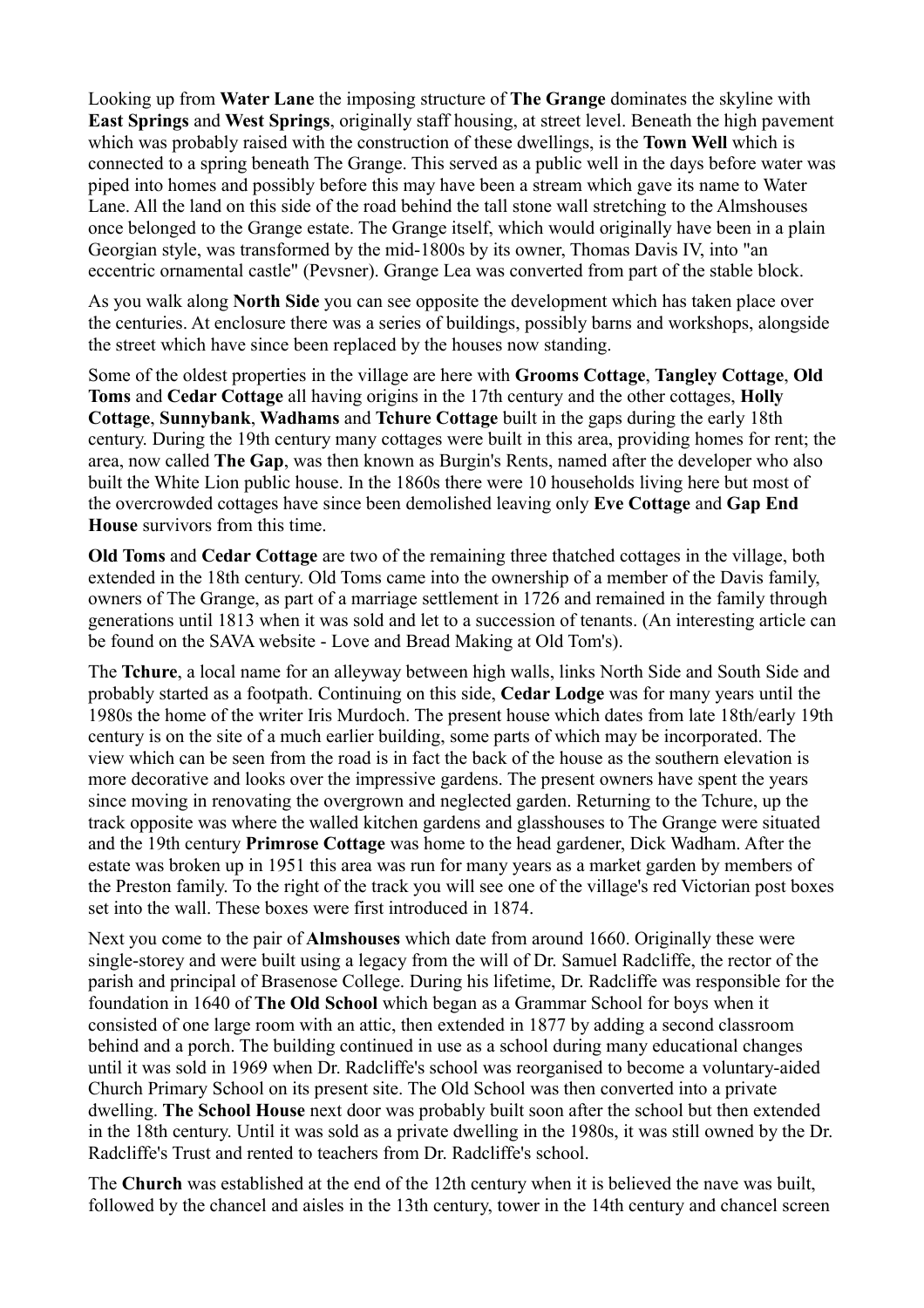in the 15th century. The former **Rectory** dating from 1832 and the present 20th century **Rectory** can both be found up the driveway between Church and churchyard.

On North Side opposite the church are **Rectory Farmhouse** and **Manor Court Cottage**, probably on the site of the original Manor House. There is evidence in the smoke-blackened beams of an earlier medieval hall which would have had a central open fire where the central chimney can now be seen. A number of major changes between the 15th and 18th centuries included the addition of west and east wings which in 1980 were divided into separate dwellings; the west side is now part of Rectory Farmhouse, the east now part of Manor Court Cottage. The 18th century Cedars Barn was converted to a dwelling in the late 1980s.

In the churchyard in **Fir Lane** can be seen the **Sycamore Stone**, commissioned to commemorate the longevity of the great sycamore which stood since the early 1800s but which, from 2001, disease and falling branches made it impossible to save. The tree was cut down leaving an impressive stump and a small oak tree was planted alongside. (SAVA holds two graveyard surveys, one of which is still work in progress).

Turning northwards, **Fir Lane** was formerly known as East Street. **Fir Lane Cottage** dates from the 18th century with **Fir Cottage** being attached later in early 19th century. **Chancel Cottage** dates from late 18th century.

If you turn down the track between these properties you will come to **Jasmine Cottage**, the third surviving thatched cottage in the village. There may have been more examples of this type of humble cottage in the village in the 17th century and some larger houses may have been built around them. The **allotments** are further down this track along with other houses built in the 20th century. **Windrush**, built in 1943, was the head teacher's house.

After compulsory education was introduced in 1870, further school buildings were required and the building now used as the **Pre-School** opened as the Infant School in 1872 designed by William Wing the younger. It was followed by that now used as the **Village Hall** which opened in 1894 as the Technical School. The buildings now used as the **Youth Centre** as well as others where the playground is now situated were classrooms for secondary age children from the 1920s until **Dr Radcliffe's School** was relocated to its present site in 1955.

The area around the **Church** is where the earliest surviving buildings in the village can be found. The row of cottages opposite the church on the eastern side of **Church Corner** were once thatched. This was a terrace of 3 or possibly 4 dwellings with origins shown on the 1767 Enclosure map, which were rented until condemned in the early 1970s. In a major rebuild, the roof line was altered, the roof tiled and the building converted into the two dwellings, **Merlins** and **Church Cottage**.

Beyond is **Cow Lane** leading to farmland and a footpath to Lower Heyford. Cottages were added to this older part of the village in the 19th century to fulfill the need for extra housing; in the 1861 census, it was known as Rogers Row after the blacksmith who had built cottages for rent. If you continue along Cow Lane, on the hillside you will see **The EyeCatcher**, built as a folly designed by William Kent in the mid-1700s to enhance the view from Rousham House.

## **Paines Hill**

It was in the 18th century that the majority of the building took place on Paines Hill following the symmetrical style of the Georgian period. Houses with earlier origins often had their facades altered in line with fashion, with a central front door, upper windows arranged symmetrically with the ground floor and chimneys on both gable ends. Can you recognise these? Most of the dwellings were built in the local limestone and ironstone, but after bricks were produced locally at the brickyard at the bottom of Paines Hill from the 1860s, these were used to build, to decorate cottages and sometimes to 'modernise' by refacing stone cottages.

Starting opposite the church and walking downhill on the west side, the first property, the 19th century brick **Old Forge Studios** has had various uses from a Smithy, a Supermarket from 1961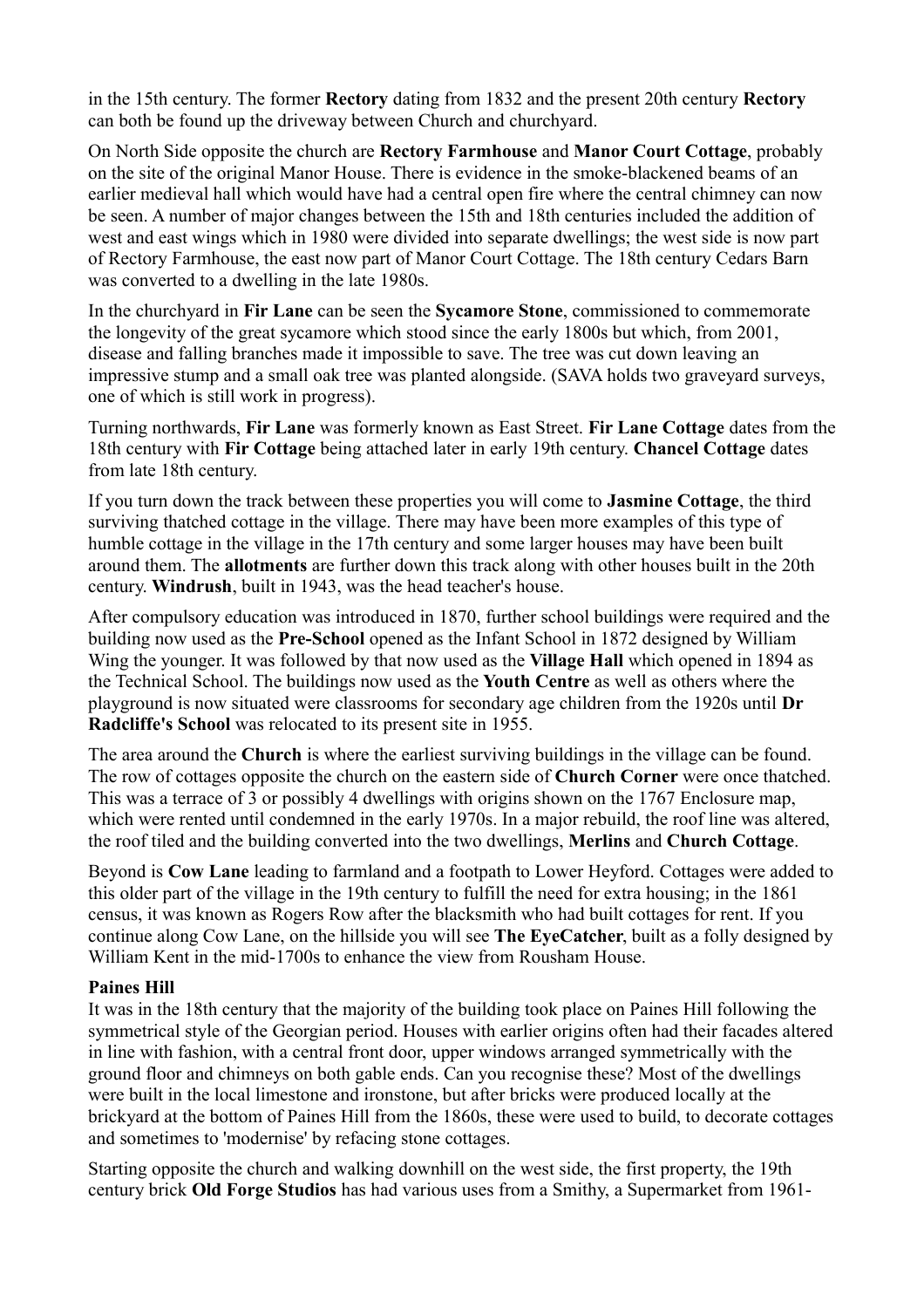1984, then offices and, most recently, was converted into apartments in 2009.

A beer house had operated in the adjacent building, now **Chestnut House**, from 1852 and was known by the name The Dun Cow from 1877. The last landlord from 1924, Thomas Gascoigne, combined pub-keeping with shoeing horses at the adjoining building until around 1960 when the properties were divided and the original pub reverted to being a private dwelling. If you look at the sides and rear of these two buildings you can see that both are stone built so may have had their facades altered.

Further down, **Paynes Hill House** is believed to have been built in 1806 on the site of the 18th century Fleur de Lys Inn, with its facade constructed from stone and the windows recycled from the recently demolished Middle Aston House. It was sometimes referred to as the Doctor's house as, from 1902, it was occupied by a succession of doctors. The Georgian cottage on its north side was incorporated and the cottage on its South side is now **Hill House**. In the 19th century, a brick stable was built, as was **Hope Cottage** further down the hill. (Further information on SAVA website articles, Fleur de Luce and the Doctor's House).

Across the driveway are **Barn Cottage** and **Paines Cottage**. Built in 1974, these were constructed from stone from an earlier barn on the site. The Wilkins painting of 1865 shows barns behind these cottages which are no longer in existence. **Wickhams** is another 18th century dwelling, named after two sisters, Hannah and Elizabeth, who lived there in the 1820/30s. Last on this side of the hill is **Silver Springs**, a 20th century bungalow built on the site of an orchard. Many of the trees are still producing huge crops of apples.

In 1985 an application was made for planning permission to build a housing estate on the field where we now see rare breed sheep and poultry. This was rejected and the field was bought by the owners of **Duckets** opposite, so protecting the character of the village.

Walking from the top of Paines Hill on the eastern side, much of the building was done in the 19th century. The cottage which faces down Paines Hill, **The Nest**, has been in the Stone family since 1933. The following year Mrs Elsie Stone opened a small general store selling groceries, sweets, cigarettes and small household necessities which she ran from a room in the cottage until her death. From 1964-1968 the premises became a baby and children's wear shop called 'Kinderland', which on closure again became part of the private house. At that time two cottages which were standing along Paines Hill were condemned and demolished and the land was bought by Frank Stone who had the front of the cottages rebuilt as a wall. Gwen and Pete Stone then spent years developing the garden. (Further information in SAVA publications - Business and Trade and The Gardens of Steeple Aston).

Next, **4 Paines Hill** has been lying abandoned and derelict for many years but the windows indicate renovations had taken place at some time during the 20th century. **Audley Cottage** possibly replaced two previous cottages shown on the 1881 OS map while **Windy Ridge** was the 18th century coach-house of the doctor's house opposite and possibly the Fleur de Lys Inn before it, and now extended. **North Ridge**, previously known as Minerva House then North Dickredge, is a 19th century former rectory, later extended.

In the 1970s and 1980s, land at the bottom of the hill was developed where the brickyard was once situated, and where **High Gable**, **Hunter's End** and **Willow Tree House** are now. The stone building on the grass verge is the **Coal Barn** which dates from 1838 and was used to store coal for distribution to poorer villagers from the Coal Club. This allowed them to pay weekly throughout the year and buy good coal at summer prices.

Around 1860 when the brickworks were still in operation at the bottom of Paines Hill, a pair of semi-detached cottages, **Poacher's Cottage** and **Brookside**, were built to house workers. The unusual style of this Victorian architecture is distinctive in the village.

**The Pound House** was built in 1976 after proposals by a local builder to develop housing on the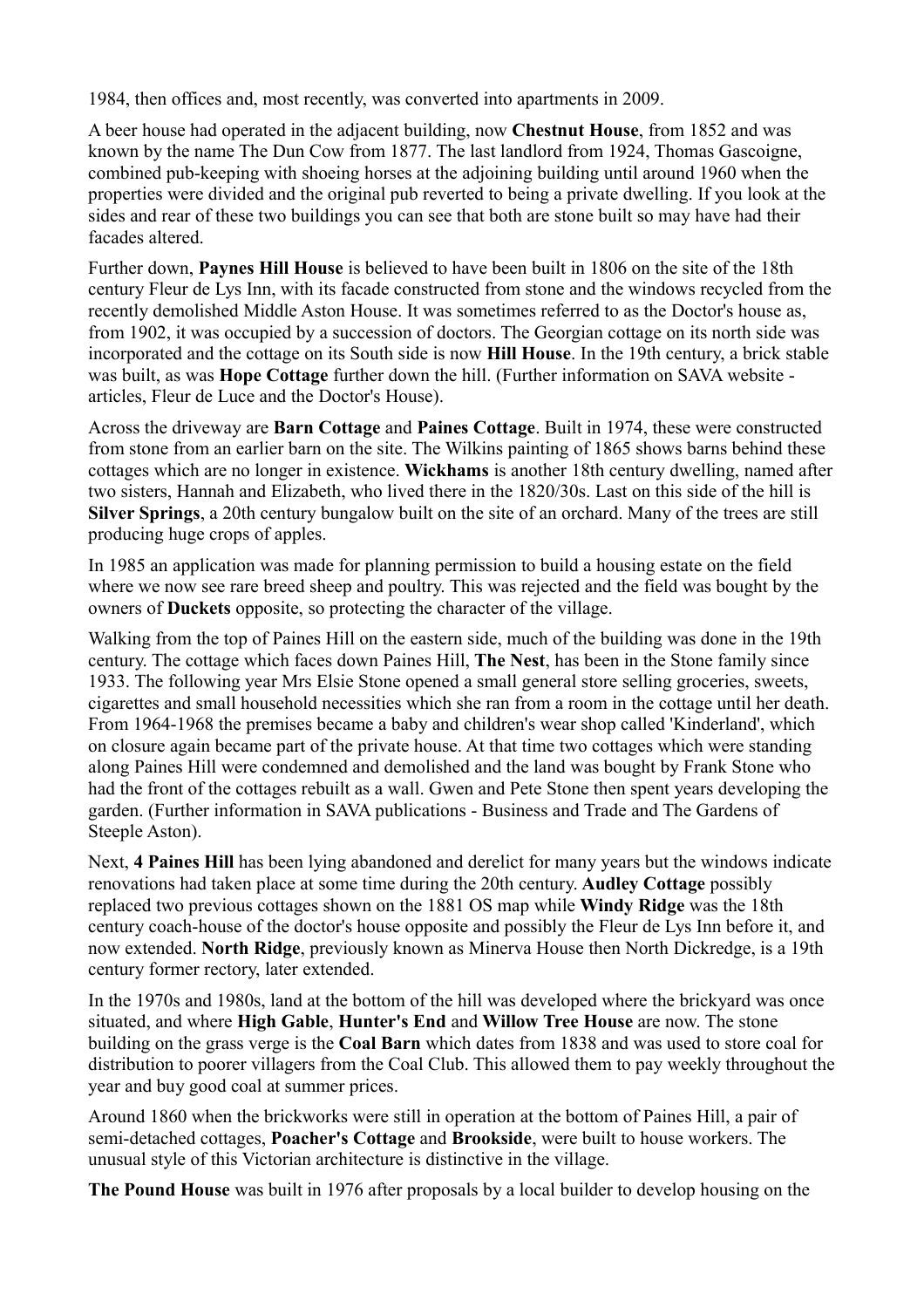Co-op's orchard with access through common land at the Pound, were dropped after a disputed court case with the Parish Council. The original proposal was abandoned.

As you walk up the hill, the next two pairs of semi-detached cottages date from the 19th century, one in stone, the other in local brick. **The Cottage** has recently had a two-storey extension added which incorporates part of existing outbuildings. **Lidice** and **Citrus Cottage** were built from local brick using different bonds and decorative elements, possibly used to demonstrate the bricklayer's skill. Next is the 19th century **coach-house attached to Duckets** with its glass lantern light.

Notice that **Duckets** has a less steeply pitched roof than some earlier 18th-century properties. The building of the canal and railway in the late 18th-century allowed Welsh slate roof tiles to be transported; because these were lighter in weight, this meant that roofs could be constructed using a lower pitch as it was easier to make them watertight. The last property before reaching the shop is **Fenemores**, the lower half of which dates from the early 18th century with the section closer to the shop an extension built in the 1980s. An early photograph shows the lower section with a thatched roof and central chimney indicating a pre-Georgian period building. The Fenemore family were pig dealers and occupied many properties in Steeple Aston from 1793 until the end of the 19th century, but there is no evidence that they occupied this particular cottage.

Turning eastwards at the shop into **Heyford Road**, this part of the village was developed in the 19th century to help cope with the increased population which had doubled between 1800 and 1870.

Beyond **The Old Manor House** on the corner you come to the building which when built by Charles Harris as his home in 1836 was named The New Manor House. This later became the Cooperative stores in 1872 before reverting to housing after it closed in 1969. Behind is **The Old Coach House** which was converted to a single dwelling in the 1970s.

Charles Harris was declared bankrupt and his land on either side of Heyford Road, to **Lansdowne House** and **The Old Forge**, was sold as building plots in 1843, so dating many of the cottages in this area as well as those down **The Dickerage**. They are mainly in the earlier Georgian style with windows arranged symmetrically either side of the front door with their lower pitched roofs covered in Welsh slate. Opposite, The White Lion was built in the early 1850s by William Burgin who also built houses speculatively for rent elsewhere in the village. The pub closed in 2012 when it was converted to a private dwelling and renamed **White Lion House**.

Continuing eastwards, **The Old Post Office** was in operation in the 1950s. Next to the front door you can see a hatch which was used to deposit parcels outside opening hours. In the mid-1800s, four cottages were erected at the back and rented to families, but they were cramped and overcrowded and demolished in the 1880s. Next you come to **The Old Forge** where, from 1840, the occupants were wheelwrights and carpenters but they also employed a blacksmith for the metal parts they used. The housing estate **Lawrence Fields**, built on land which had belonged to The Old Forge, is named after one of the wheelwrights, Lawrence Field. The hedge forming the boundary with Heyford Road was saved after opposition by villagers. When the site was being excavated for the estate, archaeologists found remains of Iron Age settlement and burial pits as well as Roman burials.

Beyond, the **War Memorial** commemorates the village dead from the first and second World Wars and to where on Armistice Day each year, a procession from the church is held. The remaining development on Heyford Road happened in the 20th century. The privately-owned brick houses, **numbers 1-8**, were built by a Kidlington firm and have wonderful views across the valley. Much of the building in this area was done by the Council to provide the housing needed after the wars.

**The Crescent** dates from the mid-1930s when 24 terraced houses were built to house families displaced when cottages in Harrisville were condemned as slums. **Nizewell Head**, meaning nine wells, dates the 1950s and the retirement bungalows on Heyford Road from 1980.

The last two properties before the village boundary are examples of individual private development. **The Beeches** dates from 1908 and is in the Arts and Crafts style of the period. **Orchard House** was